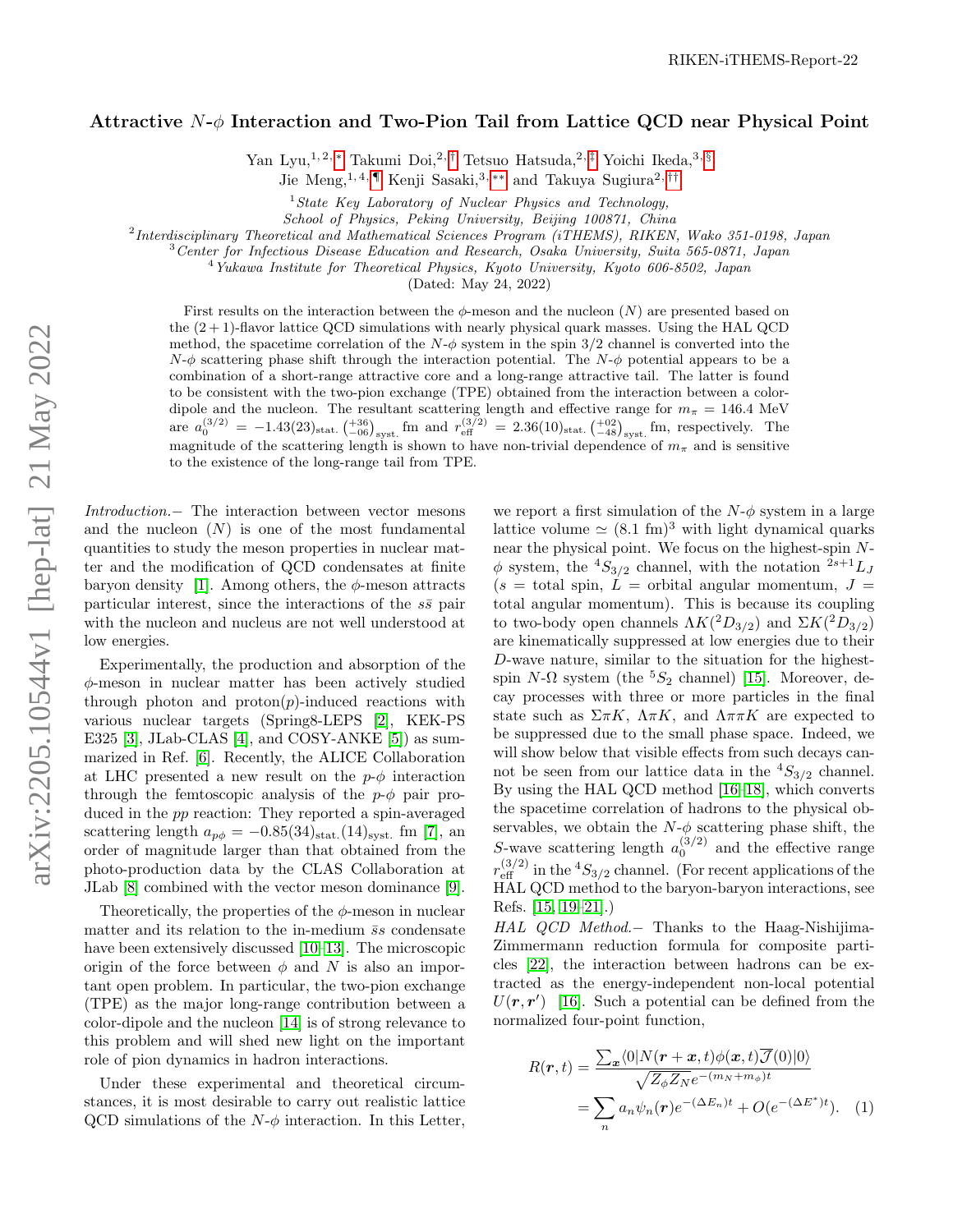Here the energy eigenvalue and the energy shift of each elastic scattering state are given by  $E_n = \sqrt{m_N^2 + k_n^2} +$ <br> $\sqrt{m_Z^2 + k^2}$  and  $\Delta E_n = E_n - (m_N + m_A)$  respectively  $m_{\phi}^2 + \mathbf{k}_n^2$  and  $\Delta E_n = E_n - (m_N + m_{\phi})$ , respectively, with  $k_n$  being the relative momentum in the center of mass frame. The equal-time Nambu-Bethe-Salpeter wave function for each eigenstate is denoted by  $\psi_n(\mathbf{r})$ . The wave function renormalization constant for  $\phi(N)$  is given by  $Z_{\phi}$  ( $Z_N$ ). The contributions from the inelastic scattering states are exponentially suppressed as  $O(e^{-(\Delta E^*)t})$ with  $\Delta E^*$  being the energy of the inelastic threshold relative to  $m_N + m_\phi$ . The overlapping factor between the  $N-\phi$  source operator  $\overline{\mathcal{J}}(0)$  and the *n*-th eigenstate  $|n\rangle$  is given by  $a_n = \langle n | \overline{\mathcal{J}}(0) | 0 \rangle$ . The wall-type operator with the Coulomb gauge fixing is used for the source, while the local operators are adopted for the sink,

$$
N_{\alpha}(x) = \epsilon_{abc} \left[ u^{aT}(x) C \gamma_5 d^b(x) \right] u_{\alpha}^c(x),
$$
  

$$
\phi_i(x) = \delta_{ab} \bar{s}^a(x) \gamma_i s^b(x).
$$
 (2)

Here  $a, b$ , and  $c$  are the color indices,  $i$  is the vector index,  $\alpha$  is the Dirac index restricted to the upper two components,  $C = \gamma_4 \gamma_2$  is the charge conjugation, and T denotes the transposition for the Dirac index. Misner's method of approximate partial wave decomposition on a cubic grid, originally developed in the field of numerical relativity [\[23\]](#page-5-6), is used to make the S-wave projection on the lattice [\[24\]](#page-5-7). The normalized four-point functions  $R(\mathbf{r}, t)$ with the spin projection onto the states with  $J = 3/2$  are used to extract the potential.

It has been shown that  $R(r, t)$  satisfies the integrodifferential equation [\[17\]](#page-5-8),

$$
\left[\frac{1+3\delta^2}{8\mu}\frac{\partial^2}{\partial t^2} - \frac{\partial}{\partial t} - H_0 + O(\delta^2 \partial_t^3)\right] R(\mathbf{r}, t)
$$
  
= 
$$
\int d\mathbf{r}' U(\mathbf{r}, \mathbf{r}') R(\mathbf{r}', t),
$$
 (3)

with  $H_0 = -\nabla^2/(2\mu)$ ,  $\mu = m_N m_\phi/(m_N + m_\phi)$  being the reduced mass,  $\delta = (m_N - m_\phi)/(m_N + m_\phi)$  being the mass asymmetry. We have neglected the term of  $O(\delta^2 \partial_t^3)$  in the above, since it is found to be consistent with zero within the statistical error in our simulation. In practical calculations, a derivative expansion of the nonlocal potential is employed;  $U(\mathbf{r}, \mathbf{r}') = V(r)\delta(\mathbf{r} - \mathbf{r}') +$  $\sum V_n(r)\nabla^n\delta(r - r')$ . Then, the leading-order central  $n=1$ potential  $V(r)$  reads,

<span id="page-1-1"></span>
$$
V(r) = R^{-1}(\mathbf{r}, t) \left[ \frac{1 + 3\delta^2}{8\mu} \frac{\partial^2}{\partial t^2} - \frac{\partial}{\partial t} - H_0 \right] R(\mathbf{r}, t). \tag{4}
$$

The truncation error of the derivative expansion is found to be small at low energies by using the method of finite volume spectra analysis [\[25,](#page-5-9) [26\]](#page-5-10) (Fig. S1 in the Supplemental Material).

Lattice setup. – The  $(2 + 1)$ -flavor gauge configurations are generated with the Iwasaki gauge action at  $\beta = 1.82$  and the nonperturbatively  $O(a)$ -improved Wilson quark action with stout smearing at nearly physical quark masses [\[27\]](#page-5-11). The lattice spacing is  $a \approx 0.0846$  fm  $(a^{-1} \approx 2333 \text{ MeV})$ , and the lattice volume is  $L^4 = 96^4$ , corresponding to  $La \approx 8.1$  fm. The isospin-averaged masses of  $\pi$ , K,  $\phi$ , and N from the single-state fitting in the interval  $t/a = 15{\text -}25$  for the mesons and 11-18 for the nucleon are listed in Table [I](#page-1-0) with statistical errors in the parentheses. Corresponding experimental values [\[28\]](#page-5-12) are shown in the third column. The lattice results are about 6% larger than the experimental values for the pseudo-scalar mesons, while about 3% (2%) larger for  $\phi$  $(N)$ . With our light quark masses slightly heavier than the physical masses,  $\phi$  is below the  $K\bar{K}$  threshold, which prohibits a fall-apart decay of  $\phi$ .

TABLE I. Isospin-averaged hadron masses with statistical errors obtained from  $(2+1)$ -flavor lattice QCD simulations together with the experimental values.

<span id="page-1-0"></span>

| Hadron | Lattice [MeV] | $Expt.$ [MeV] |
|--------|---------------|---------------|
| $\pi$  | 146.4(4)      | 138.0         |
| K      | 524.7(2)      | 495.6         |
| Φ      | 1048.0(4)     | 1019.5        |
| N      | 954.0(2.9)    | 938.9         |

We use 200 configurations separated by 10 trajectories. For each configuration, the forward and backward propagations are averaged, the hypercubic symmetry on the lattice (4 rotations) is utilized, and 80 measurements are performed by shifting the source position in a temporal direction in order to reduce the statistical fluctuation. In total, the number of measurements is 128000. With the periodic boundary condition for all directions, the quark propagators are calculated by the domain-decomposed solver [\[29\]](#page-5-13), and the hadron correlation functions are obtained by the unified contraction algorithm [\[30\]](#page-5-14). The contraction diagram with the pair annihilation of  $s\bar{s}$  is not considered, since it is known to be small, e.g. less than 0.4% correction to the  $\phi$ -meson mass [\[31\]](#page-5-15). The statistical errors are evaluated by the jackknife method with a bin size of 20 configurations throughout this Letter. A comparison with a bin size of 40 configurations shows that the bin size dependence is small.

*Numerical results.*− The N- $\phi$  potential  $V(r)$  in the <sup>4</sup>S<sub>3/2</sub> channel defined in Eq. [\(4\)](#page-1-1) with the lattice measurement of  $R(r, t)$  is shown in Fig. [1](#page-2-0) for Euclidean times,  $t/a = 12$ , 13, and 14. (See Fig. S2 in the Supplemental Material for the t-dependence of  $V(r)$  in a wider range of t.) These Euclidean times are chosen such that they are large enough to suppress contaminations from excited states in the single-hadron correlator and simultaneously small enough to avoid exponentially increasing statistical errors. The potentials from different  $t$  agree with each other within statistical errors, which indicates that the  $N-\phi$  correlation function is dominated by the elastic scattering states in the  ${}^4S_{3/2}$  channel; we do not find the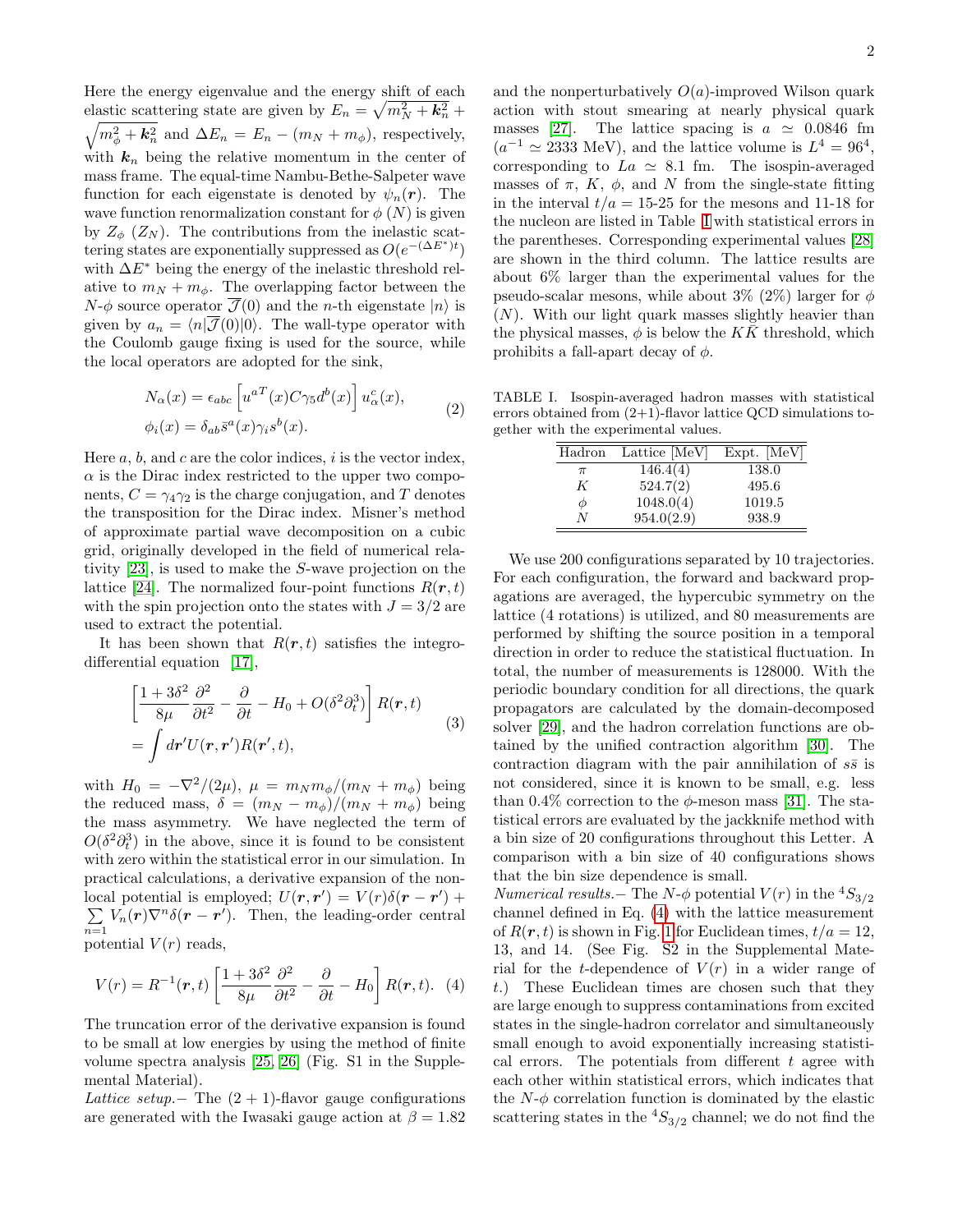

<span id="page-2-0"></span>FIG. 1. (Color online). The N- $\phi$  potential  $V(r)$  in the  ${}^4S_{3/2}$ channel as a function of separation r at Euclidean time  $t/a =$ 12 (red squares), 13 (green circles) and 14 (blue triangles).

effects of the two-body open channels  $(\Lambda K(^2D_{3/2})$  and  $\Sigma K({}^2D_{3/2})$  as well as the three-body open channels including  $N\phi \to \{\Sigma^* K, \Lambda(1405)K\} \to \{\Lambda \pi K, \Sigma \pi K\}$ . This is in sharp contrast to the  ${}^{2}S_{1/2}$  case where we found that the  $N-\phi$  potential shows a clear t-dependence, as expected from the S-wave fall-apart decay into  $\Lambda K(^2S_{1/2})$ and  $\Sigma K(^2S_{1/2})$ .

The potential  $V(r)$  in the  ${}^4S_{3/2}$  channel shown in Fig. [1](#page-2-0) is attractive for all distances and has a characteristic twocomponent structure, the attractive core at short distance and the attractive tail at long distance, similar to the case of the  $N\Omega({}^5S_2)$  potential [\[15\]](#page-5-0). We note that the Pauli exclusion principle between quarks, which partially gives rise to the repulsive core in the NN interaction [\[32,](#page-5-16) [33\]](#page-5-17), does not operate in the present case, since N and  $\phi$  have no common valence quarks.

As has been discussed for the interaction between color dipoles [\[34](#page-5-18)[–36\]](#page-5-19), non-perturbative gluon exchange is expected to appear in the form of the TPE at long distance. The idea was generalized to the interaction between a color-dipole and the nucleon with the result,  $V(r \gg (2m_{\pi})^{-1}) = -\alpha \frac{\exp(-2m_{\pi}r)}{r^2}$ , where  $\alpha$  is proportional to  $m_{\pi}^4$  [\[14\]](#page-4-18). To check such a long distance behavior of  $V(r)$ , we show in Fig. [2](#page-2-1) the spatial effective energy,  $E_{\text{eff}}(r) = -\frac{\ln[-V(r)r^2/\alpha]}{r}$  $\frac{(r)r}{r}$  / $\alpha$ , as a function of r with  $\alpha \simeq 91 \text{ MeV} \cdot \text{fm}^2$  determined by fitting the lattice data of  $V(r)$  at long distance. We find that  $E_{\text{eff}}(r)$  has a plateau at  $2m_{\pi}$  = 292.8 MeV for  $r > 1.0$  fm, which indicates that the long-range part of the  $N-\phi$  potential is indeed dominated by the TPE.

In order to convert the potential to physical observ-



<span id="page-2-1"></span>FIG. 2. (Color online). The spatial effective energy  $E_{\text{eff}}(r)$ as a function of separation r at Euclidean time  $t/a = 12$ (red squares), 13 (green circles) and 14 (blue triangles). The orange dashed line corresponds to  $2m_{\pi}$  with lattice pion mass  $m_{\pi} = 146.4 \text{ MeV}.$ 

potential by using two different functional forms,

<span id="page-2-2"></span>A: 
$$
V_{\text{fit}}(r) = \sum_{i=1,2} a_i e^{-(r/b_i)^2} + a_3 m_{\pi}^4 f(r; b_3) \frac{e^{-2m_{\pi}r}}{r^2}
$$
,  
B:  $V_{\text{fit}}(r) = \sum_{i=1,2,3} a_i e^{-(r/b_i)^2}$ . (5)

0.0 0.5 1.0  $\frac{15}{\epsilon_1^2}$  2.0 2.5 3.0 0.0 0.5  $\frac{10}{\epsilon_1^2}$ <br>
EIG. 1. Color collision control at the lattice Color and V (1) in the lattice Color and in the lattice control at the lattice Color Color and interest in th The fit A is motivated by the TPE tail at long distance with an overall strength proportional to  $m_{\pi}^4$  [\[14\]](#page-4-18), while the fit B is a purely phenomenological Gaussian form for comparison. In fit A, we consider two types of form factors commonly used in the NN potentials: (i) The Nijmegen-type form factor [\[37\]](#page-5-20),  $f_{\text{erfc}}(r; b_3)$  =  $\left[\text{erfc}\left(\frac{m_{\pi}}{\Lambda}-\frac{\Lambda r}{2}\right)-e^{2m_{\pi}r}\text{erfc}\left(\frac{m_{\pi}}{\Lambda}+\frac{\Lambda r}{2}\right)\right]^2/4$  with  $\Lambda$  $2/b_3$  and the complementary error function erfc $(x)$  =  $\frac{2}{\sqrt{\pi}} \int_x^{\infty} e^{-z^2} dz$ . This is motivated by the exponentialtype regularization of the pion propagator in the momentum space,  $1/(k^2 + m_{\pi}^2) \rightarrow e^{-(k/\Lambda)^2}/(k^2 + m_{\pi}^2)$ . mentum space,  $1/(k + m_{\pi}) \rightarrow e^{k/(k + m_{\pi})}$ .<br>(ii) The Argonne-type form factor [\[38\]](#page-5-21),  $f_{\exp}(r; b_3)$  $(1-e^{-(r/b_3)^2})^2$ . We refer to fit A with (i) and (ii) as fit Aerfc and fit Aexp, respectively. The pion mass in fit A<sub>erfc,exp</sub> is taken to be  $m_\pi = 146.4$  MeV, and the fit range is chosen as  $0 < r < 3.0$  fm. We found that the fit Aerfc,exp and the fit B provide an equally good fit  $(\chi^2_{\rm d.o.f} = 0.3{\text -}0.4)$  and are stable against the choice of t. In Table [II,](#page-3-0) we show the fit results for  $t/a = 14$ , which are expected to have least contamination from the inelastic states. Changing the fit range of the potential to  $0.1 < r < 2.5$  fm does not affect the results within statistical errors. Also we found that the simple fitting functions such as the Yukawa form  $\sim -\frac{\exp(-\mu r)}{r}$  $\frac{-\mu r}{r}$  [\[39,](#page-5-22) [40\]](#page-5-23) and the van der Waals (Casimir-Polder) form  $\sim -\frac{1}{r^k}$  with  $k = 6$  (7) [\[41\]](#page-5-24) cannot reproduce the lattice data.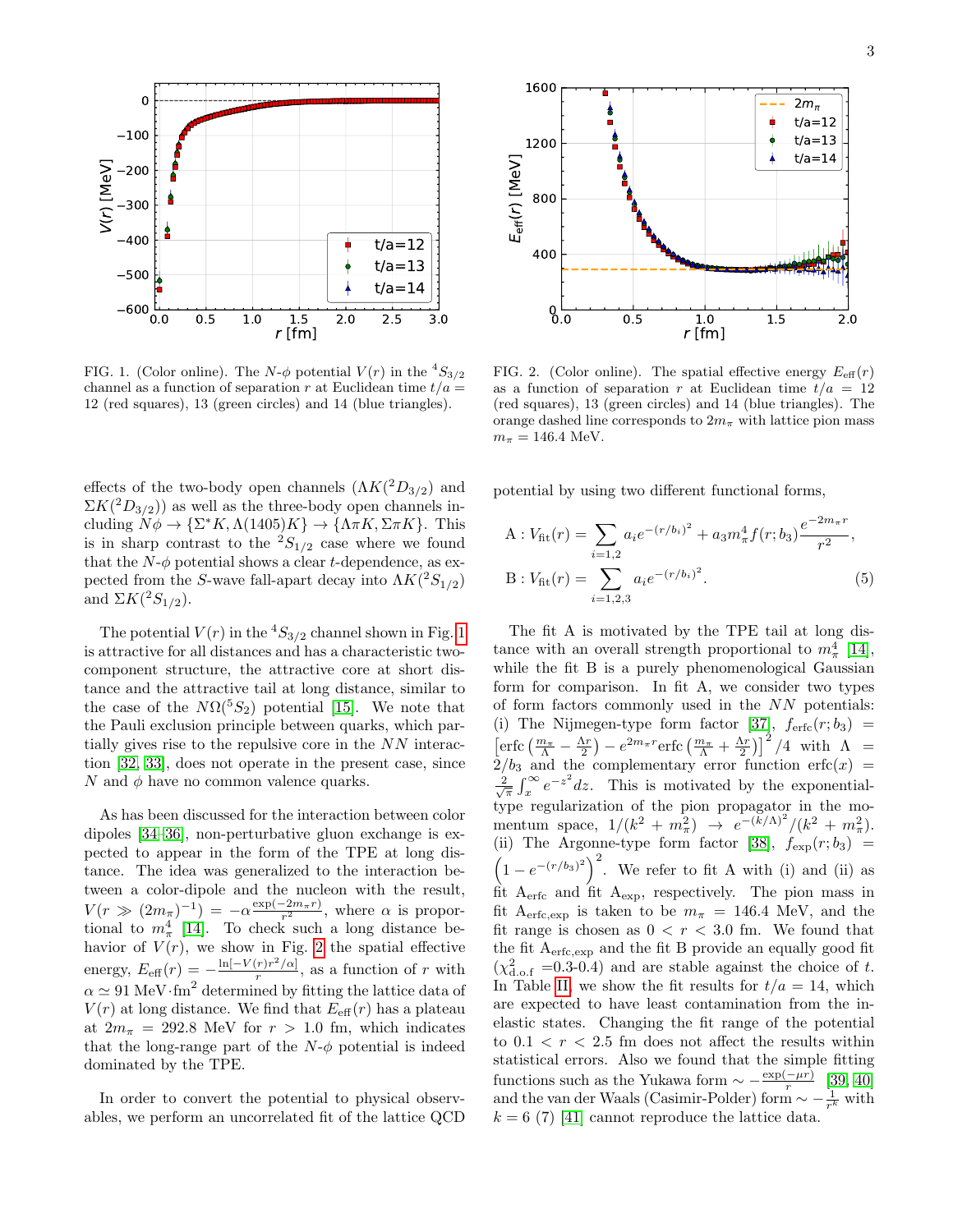<span id="page-3-0"></span>TABLE II. The fit parameters in Eq. [\(5\)](#page-2-2) with statistical errors quoted in the parentheses at  $t/a = 14$ . The fit range is  $0 <$  $r < 3.0$  fm. In  $a_3 m_\pi^{4n}$ , we take  $n = 1$  and  $n = 0$  for fit A and B, respectively. Aerfc (Aexp) denotes fit A with the Nijmegen-type (Argonne-type) form factor.

| fit.                                    | A <sub>erfc</sub> | $A_{exp}$  | B          |
|-----------------------------------------|-------------------|------------|------------|
| $a_1$ [MeV]                             | $-376(20)$        | $-371(27)$ | $-371(19)$ |
| $b_1$ [fm]                              | 0.14(1)           | 0.13(1)    | 0.15(3)    |
| $a_2$ [MeV]                             | 306(122)          | $-119(39)$ | $-50(35)$  |
| $b_2$ [fm]                              | 0.46(4)           | 0.30(5)    | 0.66(61)   |
| $a_3m_\pi^{4n}$ [MeV·fm <sup>2n</sup> ] | $-95(13)$         | $-97(14)$  | $-31(53)$  |
| $b_3$ [fm]                              | 0.41(7)           | 0.63(4)    | 1.09(41)   |



<span id="page-3-1"></span>FIG. 3. The  $N-\phi$  scattering phase shifts  $\delta_0^{(3/2)}$  in the  ${}^4S_{3/2}$ channel obtained from  $V_{\text{fit}}(r)$  at  $t/a = 12$  (red squares), 13 (green circles), and 14 (blue triangles).

Figure [3](#page-3-1) shows the  $N-\phi$  scattering phase shifts  $\delta_0^{(3/2)}$  in the  ${}^4S_{3/2}$  channel as a function of the center of mass kinetic energy  $E_{\text{CM}} = \sqrt{m_N^2 + k^2} + \sqrt{m_\phi^2 + k^2} - (m_N + m_\phi)$ obtained by using  $V_{\text{fit}}(r)$  with the fit  $A_{\text{erfc}}$ . The scattering phase shifts from different  $t$  are consistent with each other within statistical errors. The scattering length  $a_0^{(3/2)}$  and the effective range  $r_{\text{eff}}^{(3/2)}$  can be extracted from the effective range expansion for small k as  $k \cot \delta_0^{(3/2)}(k) =$  $-\frac{1}{3}$  $\frac{1}{a_0^{(3/2)}} + \frac{1}{2} r_{\text{eff}}^{(3/2)} k^2 + O(k^4)$ . In Table [III,](#page-3-2)  $a_0^{(3/2)}$  and  $r_{\text{eff}}^{(3/2)}$ eff are shown for the present pion mass  $m_{\pi} = 146.4$  MeV; the central values and the statistical errors are obtained from the data at  $t/a = 14$  with the fit A<sub>erfc</sub>, while the systematic errors in the second parentheses are estimated by comparing results for  $t/a = 12{\text -}14$  with  $A_{\text{erfc,exp}}$  and B. Other possible systematic errors are as follows; (i) the finite volume effect of the potential, which is expected to be small as  $\exp(-2m_\pi(L/2)a) \lesssim 0.3\%$  due to the large volume, and (ii) the finite cutoff effect, which is also expected to be small as  $O((a\Lambda_{\rm QCD})^2) \sim O(1)\%$  due to the non-perturbative  $O(a)$ -improvement. As an alternative estimate, we study how much scattering parameters are

sensitive to the potential in short range, where the finite cutoff effect should be most prominent. It is found that  $a_0^{(3/2)}$  and  $r_{\text{eff}}^{(3/2)}$  change only ~ 2% even when we completely cut the short-range potential at  $r < 0.1$  fm.

<span id="page-3-2"></span>TABLE III. The scattering length  $a_0^{(3/2)}$  and the effective range  $r_{\text{eff}}^{(3/2)}$  obtained by using  $V_{\text{fit}}(r)$  at  $m_{\pi} = 146.4 \text{ MeV}$  with statistical and systematic errors. Estimated central values using a model-dependent extrapolation of  $V_{\text{fit}}(r)$  to  $m_{\pi} = 138.0$ MeV are also shown for comparison.

| $m_{\pi}$ [MeV] | (3/2)<br>[fm]<br>$a_{\alpha}$                                                         | $r_{\text{eff}}^{(3/2)}$<br>[fm]                      |
|-----------------|---------------------------------------------------------------------------------------|-------------------------------------------------------|
| 146.4           | $\left. -1.43(23)_{\text{stat.}} \left( +36 \atop -06 \right)_{\text{syst.}} \right.$ | $2.36(10)_{\rm stat.}$ $\binom{+02}{-48}_{\rm syst.}$ |
| 138.0           | $\simeq -1.25$                                                                        | $\simeq 2.49$                                         |

To estimate how the scattering parameters change toward the physical quark mass, we keep  $a_{1,2,3}$  and  $b_{1,2,3}$ in  $V_{\text{fit}}(r)$  fixed in fit  $A_{\text{erfc,exp}}$  and smoothly change the long-range potential by taking the isospin-averaged physical pion mass  $m_{\pi} = 138.0$  MeV in the region where the TPE is dominated  $(r > 1.0$  fm from Fig[.2\)](#page-2-1). By calculating the scattering phase shifts with such a potential with the physical masses of  $\phi$  and N, we obtain estimated values of  $a_0^{(3/2)}$  and  $r_{\text{eff}}^{(3/2)}$  for  $m_\pi = 138.0 \text{ MeV}$ in Table [III.](#page-3-2) Although the range of the TPE is increased by the smaller pion mass, the characteristic  $m_{\pi}^4$  behavior of the TPE strength makes the overall attraction weaker. Note that this is only a model-dependent qualitative estimate and needs to be confirmed by future physical-point simulations.



<span id="page-3-3"></span>FIG. 4. The scattering length  $a_0^{(3/2)}$  obtained from  $V(r; r_c) = \theta(r_c - r)V_{\text{fit}}(r)$  as a function of cutoff length  $r_c$ at  $t/a = 12$  (red squares), 13 (green circles), and 14 (blue triangles).

Since we do not have reliable information on the  $N\phi(^2S_{1/2})$  potential from lattice QCD at the moment due to the effect of the open channels, a comparison of our results with spin-averaged scattering parameters should be made with caution. With this reservation in mind,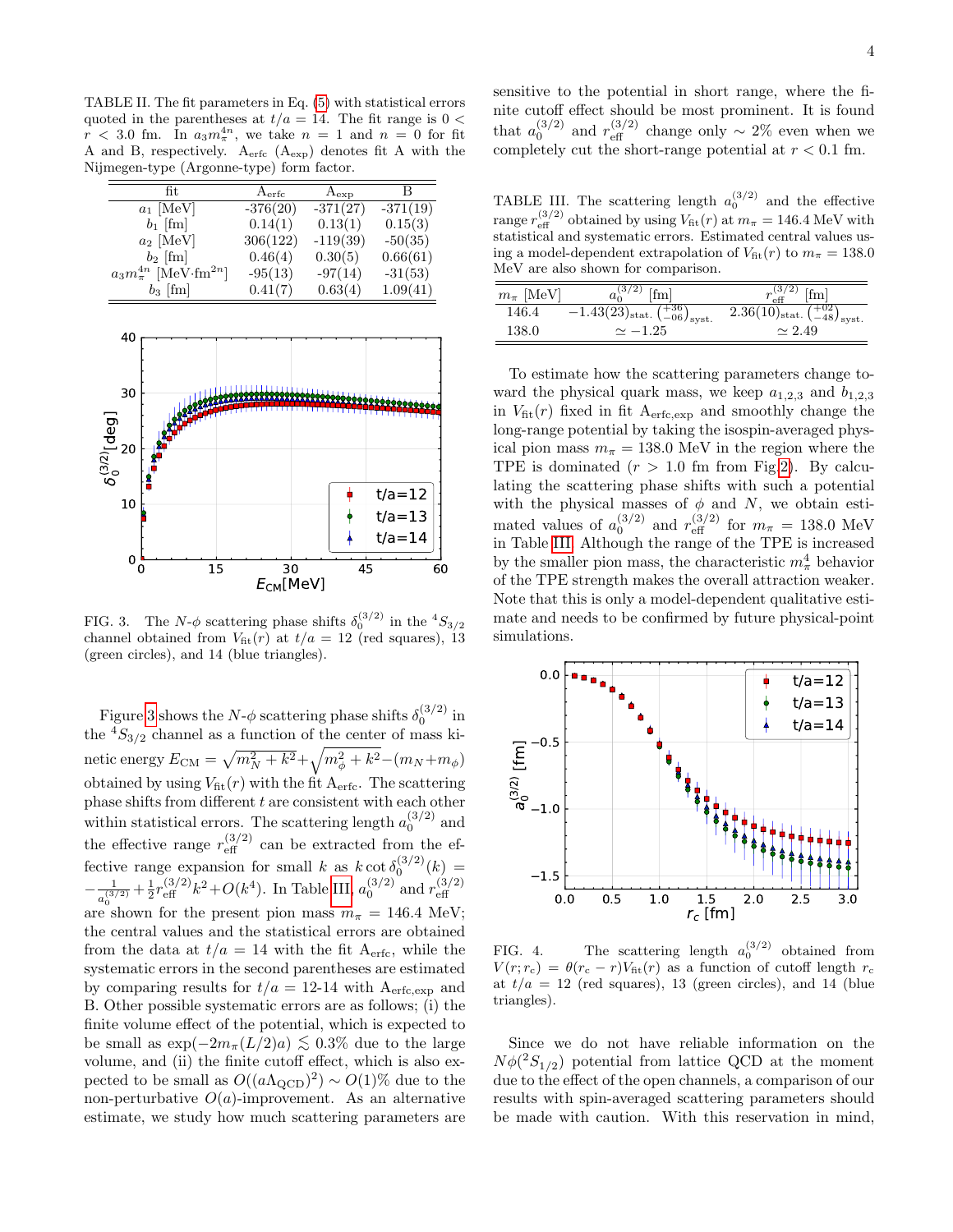our  $a_0^{(3/2)}$  is found to be one or two orders of magnitude larger than the previous theoretical results in QCD sum rules [\[42,](#page-5-25) [43\]](#page-5-26). Such a discrepancy may be due to the difficulty of obtaining the long-range TPE contribution from the low-order truncation of the operator product expansion in QCD sum rules. In fact, the magnitude of  $a_0^{(3/2)}$  becomes considerably smaller when the long-range potential is cut off. Shown in Fig. [4](#page-3-3) is  $a_0^{(3/2)}$  as a function of cutoff length  $r_c$  obtained by the potential,  $V(r; r_c) = \theta(r_c - r)V_{\text{fit}}(r)$  with the fit A<sub>erfc</sub>. Considerable decrease of  $|a_0^{(3/2)}|$  from 1.43 fm at  $r_c = \infty$  to about 0.1 fm at  $r_c = 0.5$  fm can be seen.

Summary.− In this Letter, we present a first lattice QCD calculation on the interaction of the  $N-\phi$  system in the  ${}^{4}S_{3/2}$  channel based on the  $(2 + 1)$ -flavor simulations with nearly physical quark masses. The interaction potential in the  $N\phi(^4S_{3/2})$  channel is extracted from lattice data of the hadronic spacetime correlation using the HAL QCD method. The potential is found to be attractive for all distances and appears to be a combination of an attractive core at short distances and a two-pion exchange (TPE) tail at long distances  $(r > 1$  fm). The latter is well fitted by the characteristic form of the TPE obtained by the interaction of a color-dipole and the nucleon. The scattering parameters obtained from our potential at  $m_{\pi} = 146.4$  MeV is summarized in Table [III.](#page-3-2) By examining the potential fitted to the lattice data, we find that the scattering length  $a_0^{(3/2)}$  is sensitive to the length scale of  $r > 0.5$  fm. Also, we suggest that the  $N-\phi$ attraction could be weaker at the physical pion mass due to the characteristic  $m_{\pi}^4$  dependence of the strength of the TPE.

Our  $a_0^{(3/2)}$  is substantially larger in magnitude than the previous calculations of the spin-averaged  $a_0$  using QCD sum rules but is comparable to the spin-averaged  $a_0$  by ALICE Collaboration within the error bar [\[7\]](#page-4-13). Also, our  $r_{\text{eff}}^{(3/2)}$  is about three times smaller than the spinaveraged  $r_{\text{eff}}$  by ALICE Collaboration. To make a firm comparison between theory and experiment, we need to perform a  $\Lambda K$ - $\Sigma K$ - $N\phi$  coupled-channel analysis to reveal the complex dynamics of the  ${}^2S_{1/2}$  and  ${}^4S_{3/2}$  channels as well as to perform physical-point simulations.

The present lattice QCD study near the physical point provides a first step to exploring the interaction of  $s\bar{s}$  with the nucleon from first principle. The heavier system such as  $c\bar{c}$  interacting with the nucleon pioneered in [\[44,](#page-5-27) [45\]](#page-5-28) is also an important problem to be studied near the physical point.

Acknowledgments.− We thank members of the HAL QCD Collaboration for stimulating discussions. Y. L. thanks Xu Feng for the helpful discussions. We thank members of the PACS Collaboration for the gauge configuration generation conducted on the K computer at RIKEN. The lattice QCD measurements have been performed on Fugaku and HOKUSAI supercom5

puters at RIKEN. We thank ILDG/JLDG [\[46\]](#page-5-29), which serves as essential infrastructure in this study. This work was partially supported by HPCI System Research Project (hp120281, hp130023, hp140209, hp150223, hp150262, hp160211, hp170230, hp170170, hp180117, hp190103, hp200130, hp210165, and hp210212), the National Key R&D Program of China (Contract Nos. 2017YFE0116700 and 2018YFA0404400), the National Natural Science Foundation of China (Grant Nos. 11935003, 11975031, 11875075, and 12070131001), the JSPS (Grant Nos. JP18H05236, JP16H03978, JP19K03879, JP18H05407, and JP21K03555), the MOST-RIKEN Joint Project "Ab initio investigation in nuclear physics", "Priority Issue on Post-K computer" (Elucidation of the Fundamental Laws and Evolution of the Universe), "Program for Promoting Researches on the Supercomputer Fugaku" (Simulation for basic science: from fundamental laws of particles to creation of nuclei), and Joint Institute for Computational Fundamental Science (JICFuS).

- <span id="page-4-0"></span><sup>∗</sup> [helvetia@pku.edu.cn](mailto:helvetia@pku.edu.cn)
- <span id="page-4-1"></span>† [doi@ribf.riken.jp](mailto:doi@ribf.riken.jp)
- <span id="page-4-2"></span>‡ [thatsuda@riken.jp](mailto:thatsuda@riken.jp)
- <span id="page-4-3"></span>§ [yikeda@cider.osaka-u.ac.jp](mailto:yikeda@cider.osaka-u.ac.jp)
- <span id="page-4-4"></span>¶ [mengj@pku.edu.cn](mailto:mengj@pku.edu.cn)
- <span id="page-4-5"></span>∗∗ [kenjis@cider.osaka-u.ac.jp](mailto:kenjis@cider.osaka-u.ac.jp)
- <span id="page-4-6"></span>†† [takuya.sugiura@riken.jp](mailto:takuya.sugiura@riken.jp)
- <span id="page-4-7"></span>[1] R. S. Hayano and T. Hatsuda, [Rev. Mod. Phys.](http://dx.doi.org/10.1103/RevModPhys.82.2949) 82, 2949 [\(2010\).](http://dx.doi.org/10.1103/RevModPhys.82.2949)
- <span id="page-4-8"></span>[2] T. Ishikawa et al., [Phys. Lett. B](http://dx.doi.org/10.1016/j.physletb.2005.01.023) 608, 215 (2005), [arXiv:nucl-ex/0411016.](http://arxiv.org/abs/nucl-ex/0411016)
- <span id="page-4-9"></span>[3] R. Muto et al. (KEK-PS E325 Collaboration), [Phys. Rev.](http://dx.doi.org/10.1103/PhysRevLett.98.042501) Lett. 98[, 042501 \(2007\).](http://dx.doi.org/10.1103/PhysRevLett.98.042501)
- <span id="page-4-10"></span>[4] M. H. Wood et al. (CLAS Collaboration), [Phys. Rev. Lett.](http://dx.doi.org/10.1103/PhysRevLett.105.112301) 105[, 112301 \(2010\).](http://dx.doi.org/10.1103/PhysRevLett.105.112301)
- <span id="page-4-11"></span>[5] A. Polyanskiy *et al.*, [Phys. Lett. B](http://dx.doi.org/ 10.1016/j.physletb.2010.10.050) **695**, 74 (2011), [arXiv:1008.0232 \[nucl-ex\].](http://arxiv.org/abs/1008.0232)
- <span id="page-4-12"></span>[6] L. Tolos and L. Fabbietti, [Prog. Part. Nucl. Phys.](http://dx.doi.org/10.1016/j.ppnp.2020.103770) 112, [103770 \(2020\),](http://dx.doi.org/10.1016/j.ppnp.2020.103770) [arXiv:2002.09223 \[nucl-ex\].](http://arxiv.org/abs/2002.09223)
- <span id="page-4-13"></span>[7] S. Acharya et al. (ALICE Collaboration), [Phys. Rev. Lett.](http://dx.doi.org/10.1103/PhysRevLett.127.172301) 127[, 172301 \(2021\).](http://dx.doi.org/10.1103/PhysRevLett.127.172301)
- <span id="page-4-14"></span>[8] B. Dey, C. A. Meyer, M. Bellis, and M. Williams (CLAS), Phys. Rev. C 89[, 055208 \(2014\),](http://dx.doi.org/10.1103/PhysRevC.89.055208) [Addendum: Phys.Rev.C 90, 019901 (2014)], [arXiv:1403.2110 \[nucl-ex\].](http://arxiv.org/abs/1403.2110)
- <span id="page-4-15"></span>[9] I. I. Strakovsky, L. Pentchev, and A. Titov, [Phys. Rev. C](http://dx.doi.org/10.1103/PhysRevC.101.045201) 101[, 045201 \(2020\),](http://dx.doi.org/10.1103/PhysRevC.101.045201) [arXiv:2001.08851 \[hep-ph\].](http://arxiv.org/abs/2001.08851)
- <span id="page-4-16"></span>[10] T. Hatsuda and S. H. Lee, [Phys. Rev. C](http://dx.doi.org/10.1103/PhysRevC.46.R34) 46, R34 (1992).
- [11] M. Asakawa and C. M. Ko, [Nucl. Phys. A](http://dx.doi.org/10.1016/0375-9474(94)90408-1) 572, 732 [\(1994\).](http://dx.doi.org/10.1016/0375-9474(94)90408-1)
- [12] P. Gubler and W. Weise, [Nucl. Phys. A](http://dx.doi.org/10.1016/j.nuclphysa.2016.04.018) **954**, 125 (2016), [arXiv:1602.09126 \[hep-ph\].](http://arxiv.org/abs/1602.09126)
- <span id="page-4-17"></span>[13] P. Gubler and D. Satow, [Prog. Part. Nucl. Phys.](http://dx.doi.org/10.1016/j.ppnp.2019.02.005) 106, 1 [\(2019\),](http://dx.doi.org/10.1016/j.ppnp.2019.02.005) [arXiv:1812.00385 \[hep-ph\].](http://arxiv.org/abs/1812.00385)
- <span id="page-4-18"></span>[14] J. Tarrús Castellà and G. a. Krein, [Phys. Rev. D](http://dx.doi.org/10.1103/PhysRevD.98.014029) 98, [014029 \(2018\),](http://dx.doi.org/10.1103/PhysRevD.98.014029) [arXiv:1803.05412 \[hep-ph\].](http://arxiv.org/abs/1803.05412)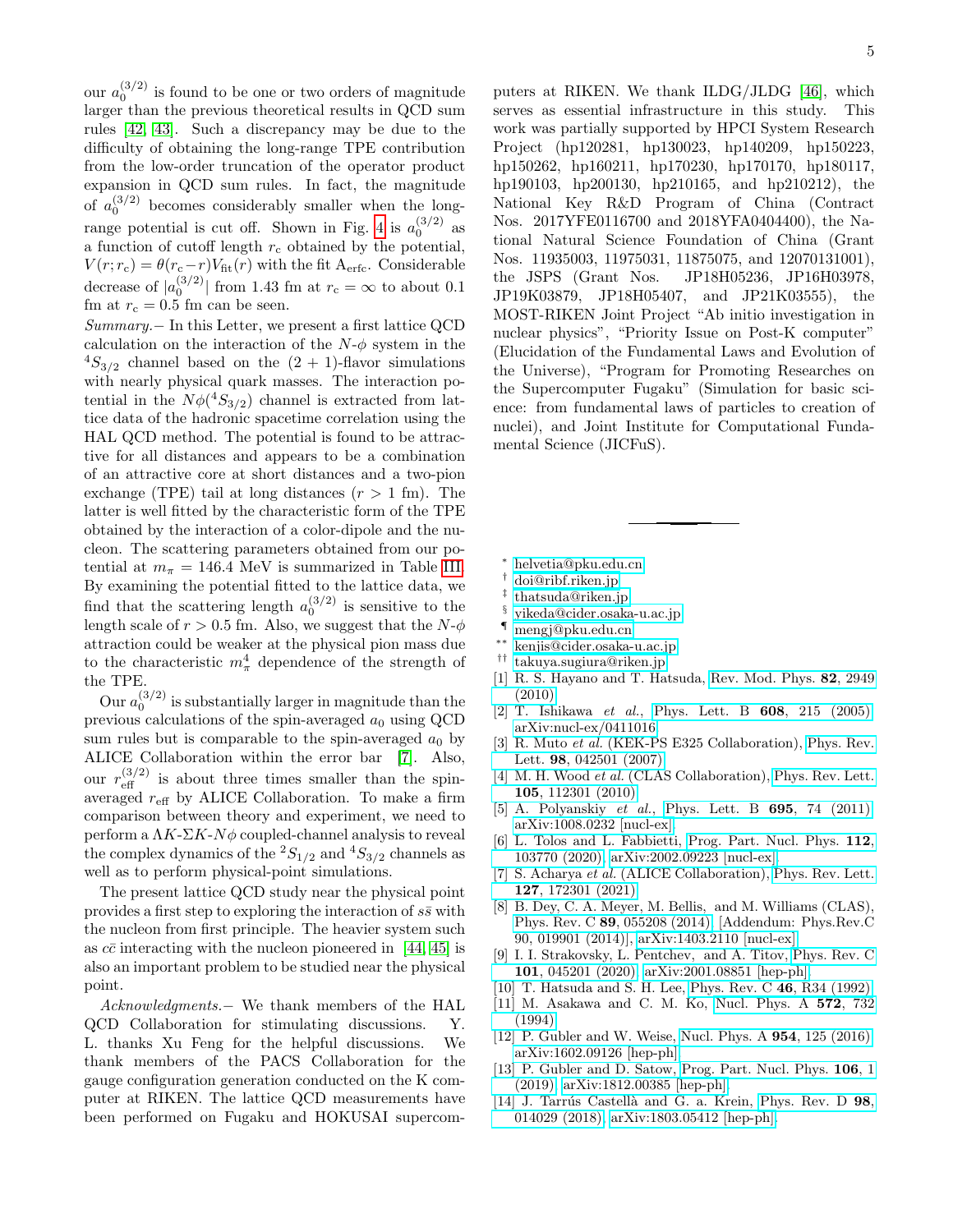- <span id="page-5-0"></span>[15] T. Iritani et al. (HAL QCD), [Phys. Lett. B](http://dx.doi.org/10.1016/j.physletb.2019.03.050) 792, 284 [\(2019\),](http://dx.doi.org/10.1016/j.physletb.2019.03.050) [arXiv:1810.03416 \[hep-lat\].](http://arxiv.org/abs/1810.03416)
- <span id="page-5-1"></span>[16] N. Ishii, S. Aoki, and T. Hatsuda, [Phys. Rev. Lett.](http://dx.doi.org/10.1103/PhysRevLett.99.022001) 99, [022001 \(2007\).](http://dx.doi.org/10.1103/PhysRevLett.99.022001)
- <span id="page-5-8"></span>[17] N. Ishii, S. Aoki, T. Doi, T. Hatsuda, Y. Ikeda, T. Inoue, K. Murano, H. Nemura, and K. Sasaki (HAL QCD Collaboration), [Physics Letters B](http://dx.doi.org/ https://doi.org/10.1016/j.physletb.2012.04.076) 712, 437 (2012).
- <span id="page-5-2"></span>[18] S. Aoki and T. Doi, [Frontiers in Physics](http://dx.doi.org/10.3389/fphy.2020.00307) 8, 307 (2020).
- <span id="page-5-3"></span>[19] S. Gongyo, K. Sasaki, S. Aoki, T. Doi, T. Hatsuda, Y. Ikeda, T. Inoue, T. Iritani, N. Ishii, T. Miyamoto, and H. Nemura (HAL QCD Collaboration), [Phys. Rev. Lett.](http://dx.doi.org/10.1103/PhysRevLett.120.212001) 120[, 212001 \(2018\).](http://dx.doi.org/10.1103/PhysRevLett.120.212001)
- [20] K. Sasaki et al. (HAL QCD Collaboration), [Nucl. Phys.](http://dx.doi.org/10.1016/j.nuclphysa.2020.121737) A 998[, 121737 \(2020\),](http://dx.doi.org/10.1016/j.nuclphysa.2020.121737) [arXiv:1912.08630 \[hep-lat\].](http://arxiv.org/abs/1912.08630)
- <span id="page-5-4"></span>[21] Y. Lyu, H. Tong, T. Sugiura, S. Aoki, T. Doi, T. Hatsuda, J. Meng, and T. Miyamoto, [Phys. Rev. Lett.](http://dx.doi.org/10.1103/PhysRevLett.127.072003) 127, 072003 [\(2021\),](http://dx.doi.org/10.1103/PhysRevLett.127.072003) [arXiv:2102.00181 \[hep-lat\].](http://arxiv.org/abs/2102.00181)
- <span id="page-5-5"></span>[22] W. Zimmermann, in Wondering in the fields: Festschrift for Prof. K. Nishijima, edited by K. Kawarabayashi and A. Ukawa (World Scientific, Singapore, 1987).
- <span id="page-5-6"></span>[23] C. W. Misner, [Class. Quant. Grav.](http://dx.doi.org/10.1088/0264-9381/21/3/014) 21, S243 (2004), [arXiv:gr-qc/9910044.](http://arxiv.org/abs/gr-qc/9910044)
- <span id="page-5-7"></span>[24] T. Miyamoto, Y. Akahoshi, S. Aoki, T. Aoyama, T. Doi, S. Gongyo, and K. Sasaki, [Phys. Rev. D](http://dx.doi.org/10.1103/PhysRevD.101.074514) 101, 074514 [\(2020\).](http://dx.doi.org/10.1103/PhysRevD.101.074514)
- <span id="page-5-9"></span>[25] T. Iritani, S. Aoki, T. Doi, T. Hatsuda, Y. Ikeda, T. Inoue, N. Ishii, H. Nemura, and K. Sasaki (HAL QCD Collaboration), JHEP 03[, 007 \(2019\),](http://dx.doi.org/10.1007/JHEP03(2019)007) [arXiv:1812.08539](http://arxiv.org/abs/1812.08539) [\[hep-lat\].](http://arxiv.org/abs/1812.08539)
- <span id="page-5-10"></span>[26] Y. Lyu, H. Tong, T. Sugiura, S. Aoki, T. Doi, T. Hatsuda, J. Meng, and T. Miyamoto, [Phys. Rev. D](http://dx.doi.org/10.1103/PhysRevD.105.074512) 105, 074512 [\(2022\).](http://dx.doi.org/10.1103/PhysRevD.105.074512)
- <span id="page-5-11"></span>[27] K.-I. Ishikawa, N. Ishizuka, Y. Kuramashi, Y. Nakamura, Y. Namekawa, Y. Taniguchi, N. Ukita, T. Yamazaki, and T. Yoshie (PACS Collaboration), [Proc. Sci.](http://dx.doi.org/10.22323/1.251.0075) LAT-TICE2015[, 075 \(2016\),](http://dx.doi.org/10.22323/1.251.0075) [arXiv:1511.09222 \[hep-lat\].](http://arxiv.org/abs/1511.09222)
- <span id="page-5-12"></span>[28] P. A. Zyla et al. (Particle Data Group), [Progress of The](https://doi.org/10.1093/ptep/ptaa104)[oretical and Experimental Physics](https://doi.org/10.1093/ptep/ptaa104) 2020 (2020), 083C01.
- <span id="page-5-13"></span>[29] K.-I. Ishikawa, I. Kanamori, H. Matsufuru, I. Miyoshi,

Y. Mukai, Y. Nakamura, K. Nitadori, and M. Tsuji, "102 PFLOPS Lattice QCD quark solver on Fugaku," (2021), [arXiv:2109.10687 \[hep-lat\].](http://arxiv.org/abs/2109.10687)

- <span id="page-5-14"></span>[30] T. Doi and M. G. Endres, [Comput. Phys. Commun.](http://dx.doi.org/10.1016/j.cpc.2012.09.004) 184, [117 \(2013\),](http://dx.doi.org/10.1016/j.cpc.2012.09.004) [arXiv:1205.0585 \[hep-lat\].](http://arxiv.org/abs/1205.0585)
- <span id="page-5-15"></span>[31] B. Chakraborty, C. T. H. Davies, G. C. Donald, J. Koponen, and G. P. Lepage (HPQCD Collaboration), [Phys.](http://dx.doi.org/ 10.1103/PhysRevD.96.074502) Rev. D 96[, 074502 \(2017\),](http://dx.doi.org/ 10.1103/PhysRevD.96.074502) [arXiv:1703.05552 \[hep-lat\].](http://arxiv.org/abs/1703.05552)
- <span id="page-5-16"></span>[32] T. Inoue, S. Aoki, T. Doi, T. Hatsuda, Y. Ikeda, N. Ishii, K. Murano, H. Nemura, and K. Sasaki (HAL QCD), [Nucl.](http://dx.doi.org/10.1016/j.nuclphysa.2012.02.008) Phys. A 881[, 28 \(2012\),](http://dx.doi.org/10.1016/j.nuclphysa.2012.02.008) [arXiv:1112.5926 \[hep-lat\].](http://arxiv.org/abs/1112.5926)
- <span id="page-5-17"></span>[33] M. Oka, K. Shimizu, and K. Yazaki, [Prog. Theor. Phys.](http://dx.doi.org/10.1143/PTPS.137.1) Suppl. 137[, 1 \(2000\).](http://dx.doi.org/10.1143/PTPS.137.1)
- <span id="page-5-18"></span>[34] G. Bhanot and M. E. Peskin, [Nucl. Phys. B](http://dx.doi.org/10.1016/0550-3213(79)90200-1) 156, 391 [\(1979\).](http://dx.doi.org/10.1016/0550-3213(79)90200-1)
- [35] H. Fujii and D. Kharzeev, [Phys. Rev. D](http://dx.doi.org/10.1103/PhysRevD.60.114039) 60, 114039 [\(1999\),](http://dx.doi.org/10.1103/PhysRevD.60.114039) [arXiv:hep-ph/9903495.](http://arxiv.org/abs/hep-ph/9903495)
- <span id="page-5-19"></span>[36] N. Brambilla, G. a. Krein, J. Tarrús Castellà, and A. Vairo, Phys. Rev. D 93[, 054002 \(2016\),](http://dx.doi.org/10.1103/PhysRevD.93.054002) [arXiv:1510.05895 \[hep-ph\].](http://arxiv.org/abs/1510.05895)
- <span id="page-5-20"></span>[37] V. G. J. Stoks, R. A. M. Klomp, C. P. F. Terheggen, and J. J. de Swart, [Phys. Rev. C](http://dx.doi.org/10.1103/PhysRevC.49.2950) 49, 2950 (1994), [arXiv:nucl](http://arxiv.org/abs/nucl-th/9406039)[th/9406039.](http://arxiv.org/abs/nucl-th/9406039)
- <span id="page-5-21"></span>[38] R. B. Wiringa, V. G. J. Stoks, and R. Schiavilla, [Phys.](http://dx.doi.org/10.1103/PhysRevC.51.38) Rev. C 51[, 38 \(1995\).](http://dx.doi.org/10.1103/PhysRevC.51.38)
- <span id="page-5-22"></span>[39] S. J. Brodsky, I. Schmidt, and G. F. de Téramond, [Phys.](http://dx.doi.org/10.1103/PhysRevLett.64.1011) Rev. Lett. 64[, 1011 \(1990\).](http://dx.doi.org/10.1103/PhysRevLett.64.1011)
- <span id="page-5-23"></span>[40] H. Gao, T.-S. H. Lee, and V. Marinov, [Phys. Rev. C](http://dx.doi.org/10.1103/PhysRevC.63.022201) 63, [022201 \(2001\).](http://dx.doi.org/10.1103/PhysRevC.63.022201)
- <span id="page-5-24"></span>[41] T. Appelquist and W. Fischler, [Physics Letters B](http://dx.doi.org/https://doi.org/10.1016/0370-2693(78)90587-7) 77, 405 [\(1978\).](http://dx.doi.org/https://doi.org/10.1016/0370-2693(78)90587-7)
- <span id="page-5-25"></span>[42] Y. Koike and A. Hayashigaki, [Prog. Theor. Phys.](http://dx.doi.org/10.1143/PTP.98.631) 98, 631 [\(1997\),](http://dx.doi.org/10.1143/PTP.98.631) [arXiv:nucl-th/9609001.](http://arxiv.org/abs/nucl-th/9609001)
- <span id="page-5-26"></span>[43] F. Klingl, N. Kaiser, and W. Weise, [Nucl. Phys. A](http://dx.doi.org/10.1016/S0375-9474(97)88960-9)  $624$ , [527 \(1997\),](http://dx.doi.org/10.1016/S0375-9474(97)88960-9) [arXiv:hep-ph/9704398.](http://arxiv.org/abs/hep-ph/9704398)
- <span id="page-5-27"></span>[44] T. Kawanai and S. Sasaki, [Phys. Rev. D](http://dx.doi.org/10.1103/PhysRevD.82.091501) 82, 091501 [\(2010\),](http://dx.doi.org/10.1103/PhysRevD.82.091501) [arXiv:1009.3332 \[hep-lat\].](http://arxiv.org/abs/1009.3332)
- <span id="page-5-28"></span>[45] T. Sugiura, Y. Ikeda, and N. Ishii, PoS **[LATTICE2018](http://dx.doi.org/10.22323/1.334.0093)**, [093 \(2019\),](http://dx.doi.org/10.22323/1.334.0093) [arXiv:1905.02336 \[nucl-th\].](http://arxiv.org/abs/1905.02336)
- <span id="page-5-29"></span>[46] <http://www.lqcd.org/ildg> and <http://www.jldg.org>.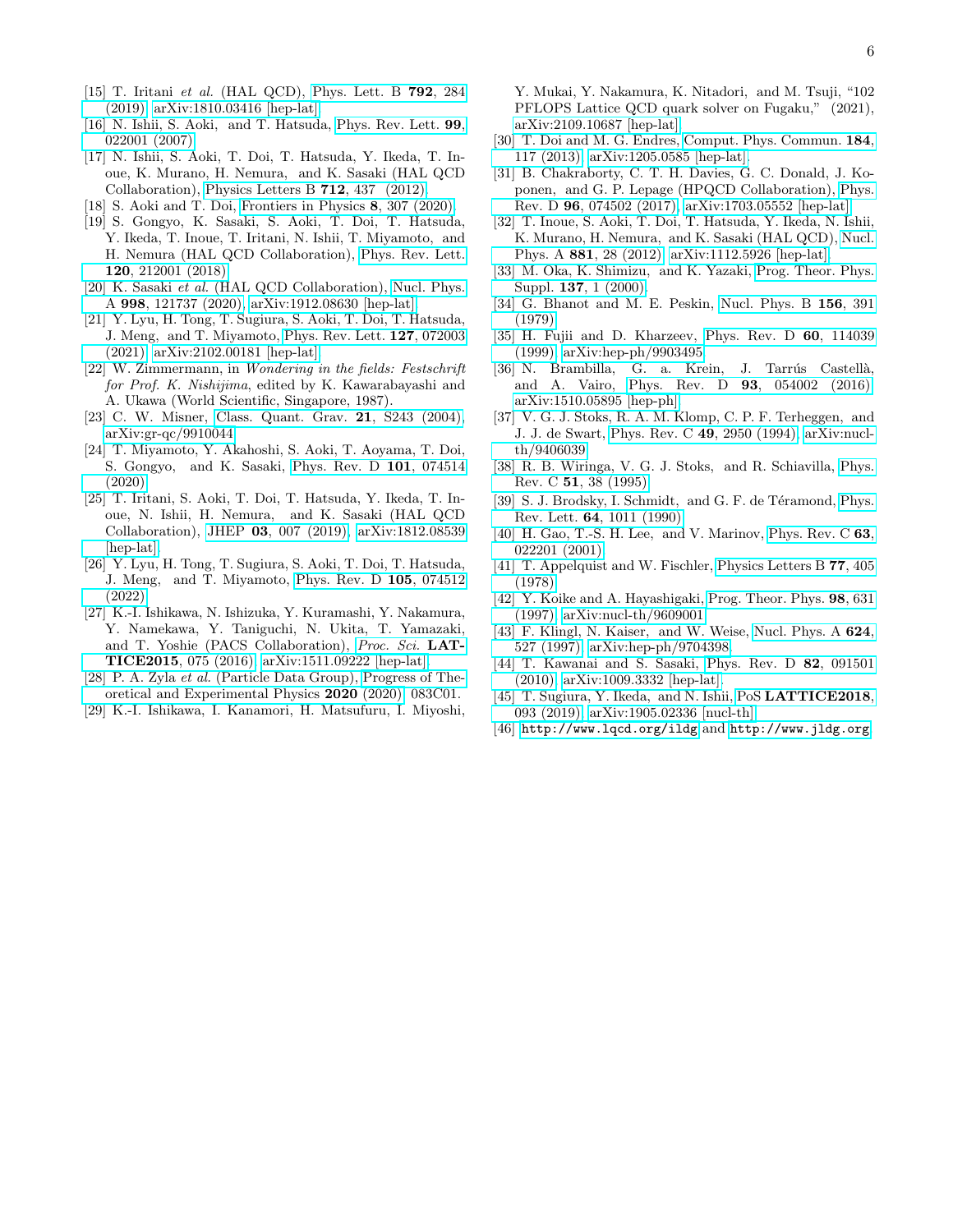## Attractive  $N-\phi$  Interaction and Two-Pion Tail from Lattice QCD near Physical Point

## SUPPLEMENTAL MATERIAL

We present a detailed account of the systematics of the leading-order (LO) potential  $V(r)$  in this supplemental material.

We first consider the truncation error of the derivate expansion. For this purpose, we construct a Hamiltonian H in a three-dimensional lattice box with the LO potential  $V(r)$  [\[1,](#page-7-0) [2\]](#page-7-1),

$$
H = -\frac{\nabla^2}{2\mu} + V(r), \quad H\psi_n(\mathbf{r}) = \varepsilon_n \psi_n(\mathbf{r}).
$$
\n(S1)

Here  $\varepsilon_n$  is related to  $\Delta E_n = \sqrt{m_N^2 + 2\mu\varepsilon_n} + \sqrt{m_\phi^2 + 2\mu\varepsilon_n} - (m_N + m_\phi)$ . From the NBS wavefunction  $\psi_n(\mathbf{r})$ , one can construct an optimized sink operator as a projection to each  $n$ -th state,

$$
S_n = \sum_{\mathbf{r}} \psi_n^{\dagger}(\mathbf{r}) \left[ \sum_{\mathbf{x}} N(\mathbf{r} + \mathbf{x}, t) \phi(\mathbf{x}, t) \right], \tag{S2}
$$

which is expected to overlap largely to the  $n$ -th state. The temporal correlation function with such an optimized sink operator can be obtained as,

$$
R_n(t) = \sum_{\mathbf{r}} \psi_n^{\dagger}(\mathbf{r}) R(\mathbf{r}, t) = a_n e^{-(\Delta E_n)t} + O(e^{-(\Delta E^*t)}).
$$
\n(S3)

The effective energy for the *n*-th state can be defined from  $R_n(t)$  as,

$$
\Delta E_n^{\text{eff}} = \frac{1}{a} \ln \left[ \frac{R_n(t)}{R_n(t+1)} \right]. \tag{S4}
$$

Thus, by comparing  $\Delta E_n$  from the LO potential  $V(r)$  and  $\Delta E_n^{\text{eff}}$  from the projected temporal correlation function, we can make a highly non-trivial check on the systematic errors in the LO potential  $V(r)$ .



FIG. S1. The effective energies  $\Delta E_{0,1}$  from the LO potential  $V(r)$  (colored bands) and  $\Delta E_{0,1}^{\text{eff}}$  from the projected temporal correlation functions (colored points). Black pentagons represent the effective energy extracted from the temporal correlation function without projection, i.e.  $R(t) = \sum_{r} R(r, t)$ . The black dotted lines are  $\Delta E_{0,1}$  for a non-interacting system.